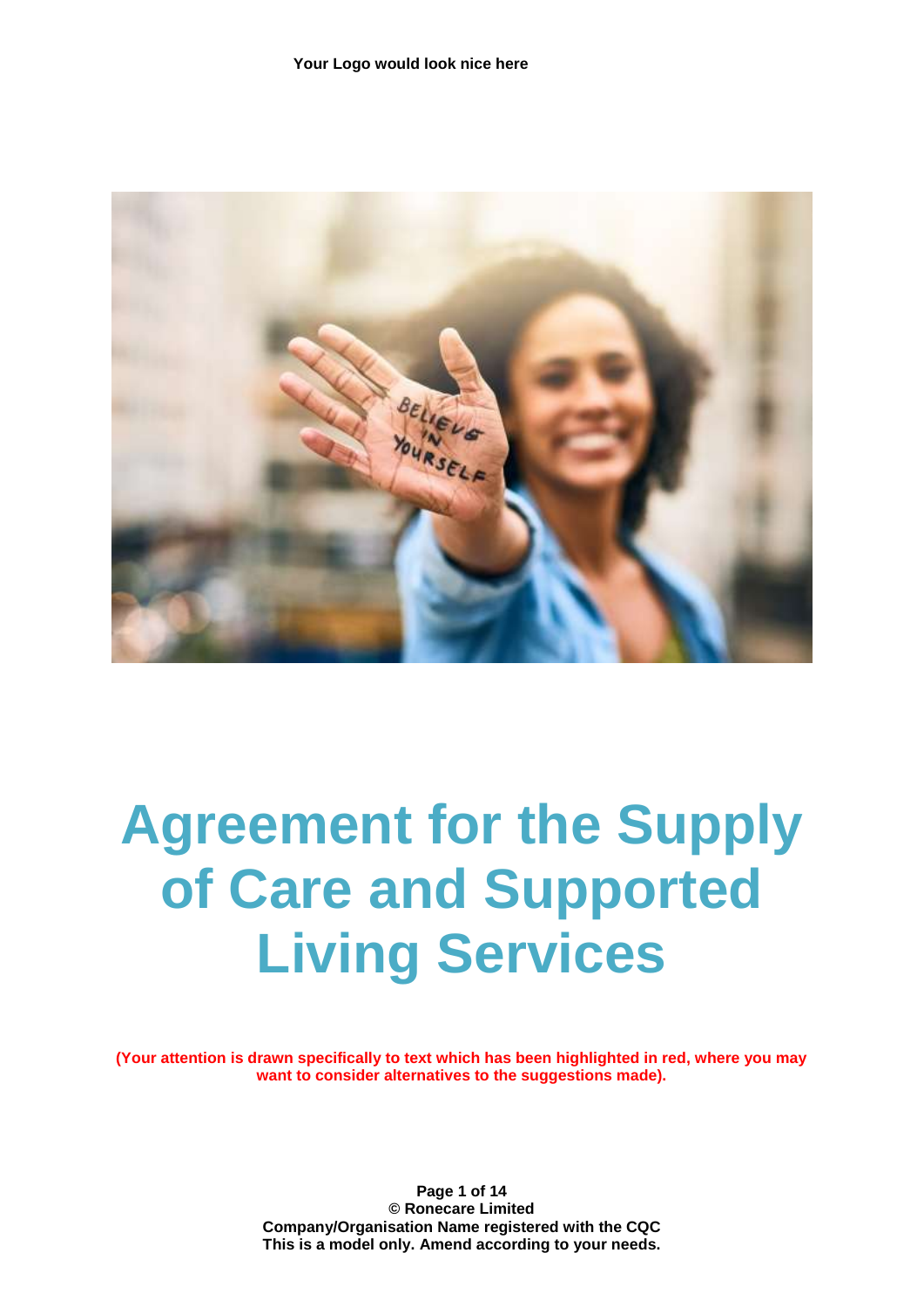## **Summary**

| Total number of hours each week for personal support |  |
|------------------------------------------------------|--|
| Total number of hours each week for domestic support |  |
| Total number of hours each week                      |  |

The above assessment was made on (Date) and will be subject to regular review.

If the Personal Care and Support Plan results in a change in support provision, and a subsequent change in charges, then you will be advised in writing. The charges per hour for practical support and for domestic support will vary, and will reflect the day/time the support is delivered. Charges may be reviewed at any time, although Clients will be provided with at least four week's notice of any significant change, prior to implementation.

*The estimated weekly charge* **for support (in a week when no Bank Holiday rates apply) is £ This includes £ for services which are not based upon an hourly rate, and which are detailed, with costs, in the Personal Care and Support Plan**.

Please read all documents carefully, and seek advice about anything that you do not understand before signing this contract.

### **Important Note – Disclaimer (does not form part of the Agreement)**

**This sample has been prepared to help you design a form of Agreement governing the relationship between you and your Clients. For the avoidance of doubt, Ronecare Ltd do not offer legal advice and you are advised to enlist the services of a Qualified Lawyer if you wish to satisfy yourself that the form of Agreement you settle on is to have legal force and effect, and contains no unfair terms. Whilst care has been taken in its preparation Ronecare Ltd accepts no responsibility whatsoever for its content.**



**Page 2 of 14 © Ronecare Limited Company/Organisation Name registered with the CQC This is a model only. Amend according to your needs.**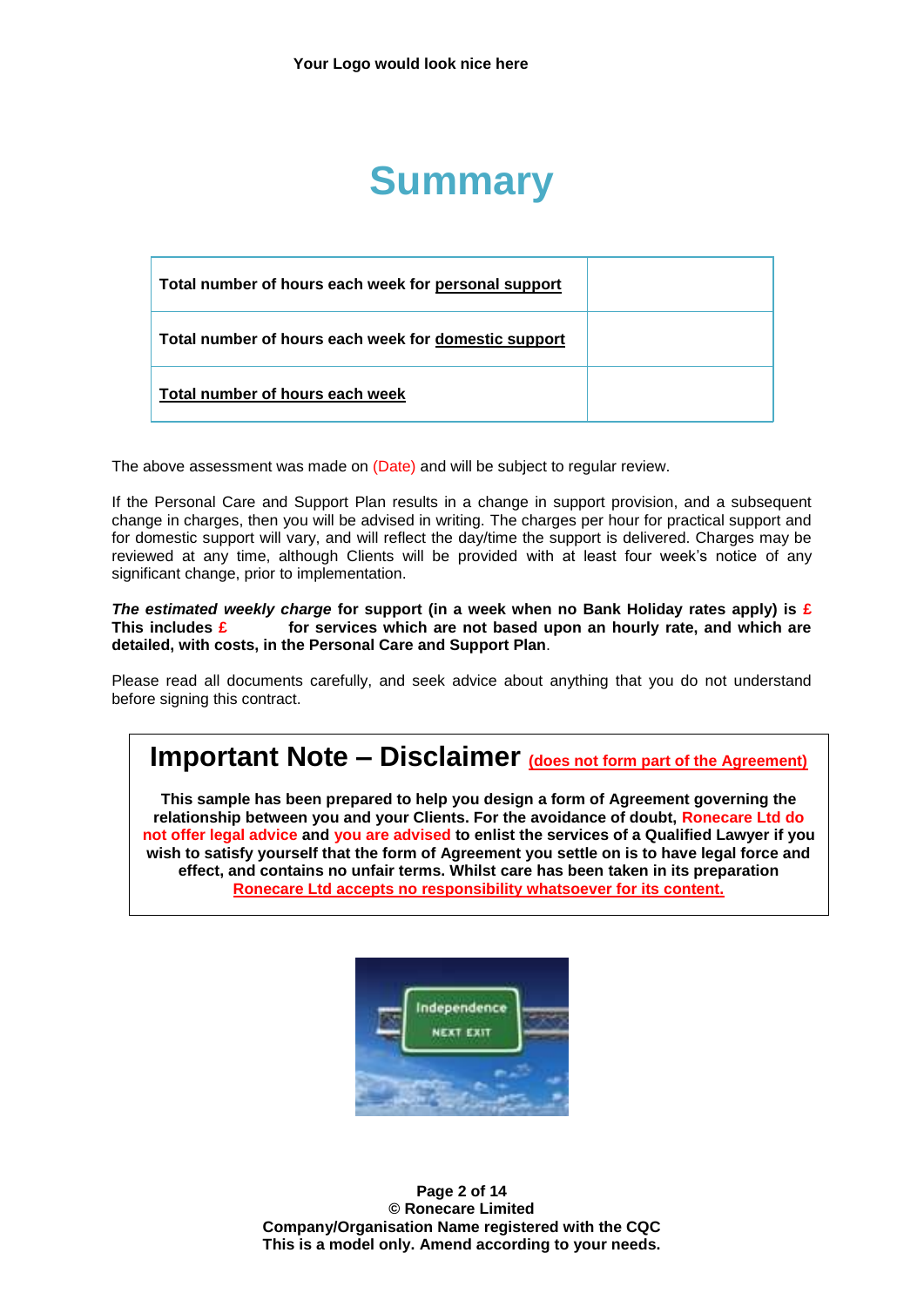## **Agreement for the Supply of Care and Supported Living Services**

**This Agreement is made on the day of 20 between:**

**1. Insert details of the provider, including name, trading address/registered office address; telephone number; known in this document as "We", "Us", or "Our".**

**And**

**2. Client's Name; Client's address; known in this document as "You", or the "Client"**

**Signed on behalf of (Insert details of the provider)**

#### **Print Name and Position**

**Signed by/on behalf of (delete as applicable) the Client**

#### **Print Name**

**Where this Agreement is signed on your behalf the person who signs the Agreement:**

- **Agrees to irrevocably guarantee (by way of primary obligation) that you will perform the terms of this Agreement; (in the case of a relative or other third party);**
- **Commits you to performing all the terms of this Agreement. (in the case of a deputy or attorney).**

**This Agreement sets out the principal terms and conditions relating to our provision of care and personal support services to you. The Agreement may be modified from time to time, to reflect changing circumstances, and you will be advised when changes take place, and how they will affect you. In all cases we will give you reasonable notice of any change.**

> **Page 3 of 14 © Ronecare Limited Company/Organisation Name registered with the CQC This is a model only. Amend according to your needs.**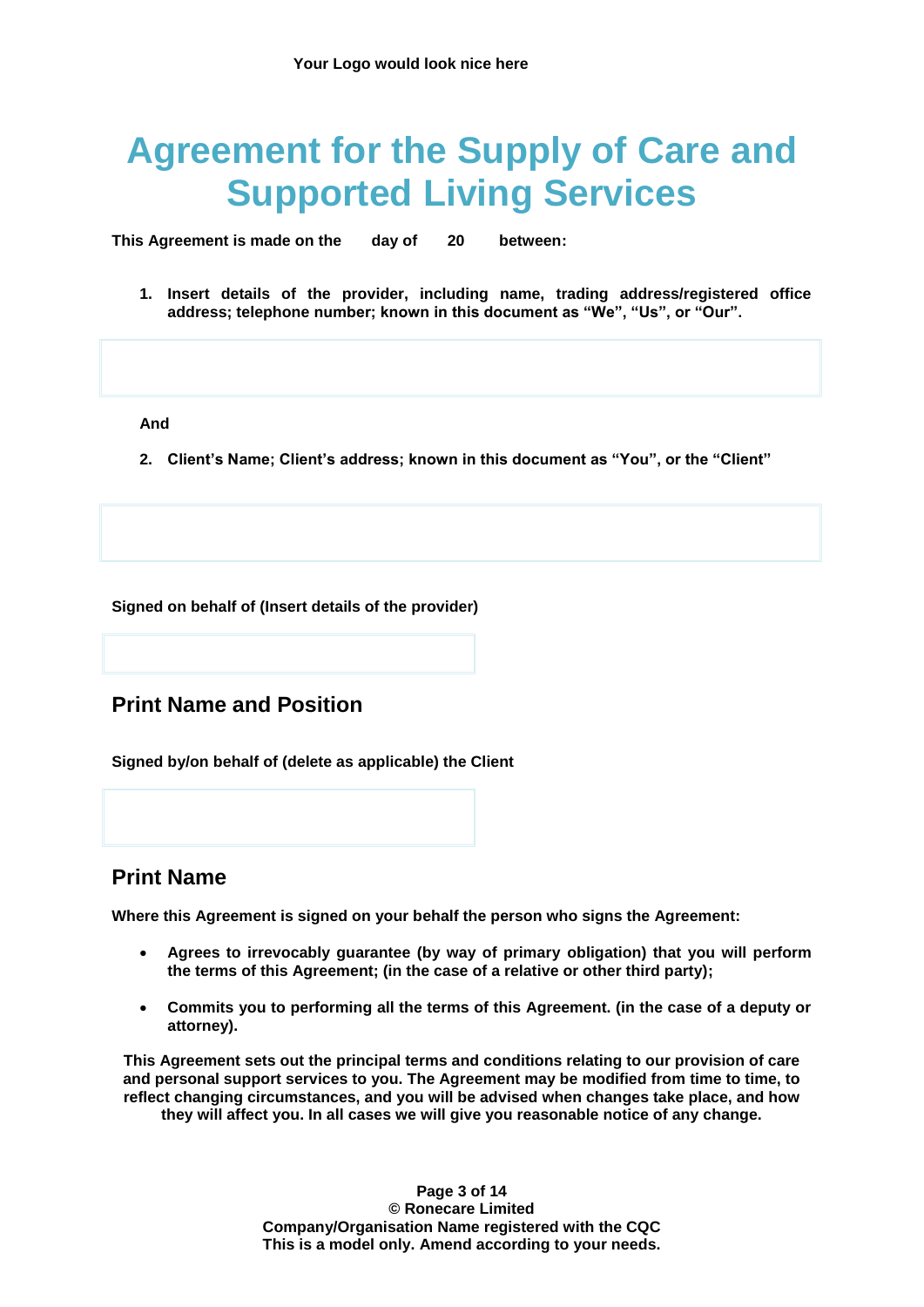### **1.0 Right to cancel**

**1.1** You have the right to cancel this Agreement within the first 14 days. If you require support (the service) to be provided during this 14 day cancellation period we need to obtain your specific consent.

### **2.0 Consent to provide services within the cancellation period**

**2.1** I consent to the service being provided during the first 14 days of this Agreement and acknowledge that even if I cancel this Agreement I will be liable for the fees incurred for any services provided before cancellation takes effect.

### **Signed:**

**Print Name:**

### **Date:**

### **3.0 General scope of services**

**3.1** The Company is engaged in the provision of Personal Care and Support Services to individual Clients. The Company will visit the Client, prior to the commencement of service to discuss and agree the precise care and support needs (unless service provision is in an emergency). Following this visit the Company will draw up a Personal Care and Support Plan and present this to the Client, together with an accurate assessment of the costs involved in providing support in accordance with the plan.

### **4.0 Choice of Care and Support Worker**

**4.1** The Company recognises that the compatibility between the Client and his/her designated Care and Support Worker is crucial to the success of the Personal Care and Support Plan. The Company undertakes therefore to work with the Client towards ensuring that the Care and Support Worker(s) selected for the Client meet(s) with his/her approval. The Client has the right, at any time, to request a change of Care and Support Worker if, for any substantial reason, the relationship has broken down. However this should be a last resort after attempts to repair the situation have proven to be unsuccessful.

### **5.0 Permanent engagement of our Care and Support Worker**

**5.1** If you directly engage our Care and Support Worker you will be obliged to decide whether to:

(a) continue to have the Care and Support Worker supplied on the same terms for an extended period of 6 months from the date we receive notice of your intention to directly engage the Care and Support Worker, following which the Care and Support Worker will be able to transfer to you without the payment of any fee;

#### **or**

(b) pay us a **Permanent Engagement Fee** as set out in the Fee Schedule; for the avoidance of doubt the Fee will only be payable where the engagement occurs within 14 weeks of the date the Care and Support Worker first provided services or within 8 weeks of the date the Care and Support Worker last provided services.

> **Page 4 of 14 © Ronecare Limited Company/Organisation Name registered with the CQC This is a model only. Amend according to your needs.**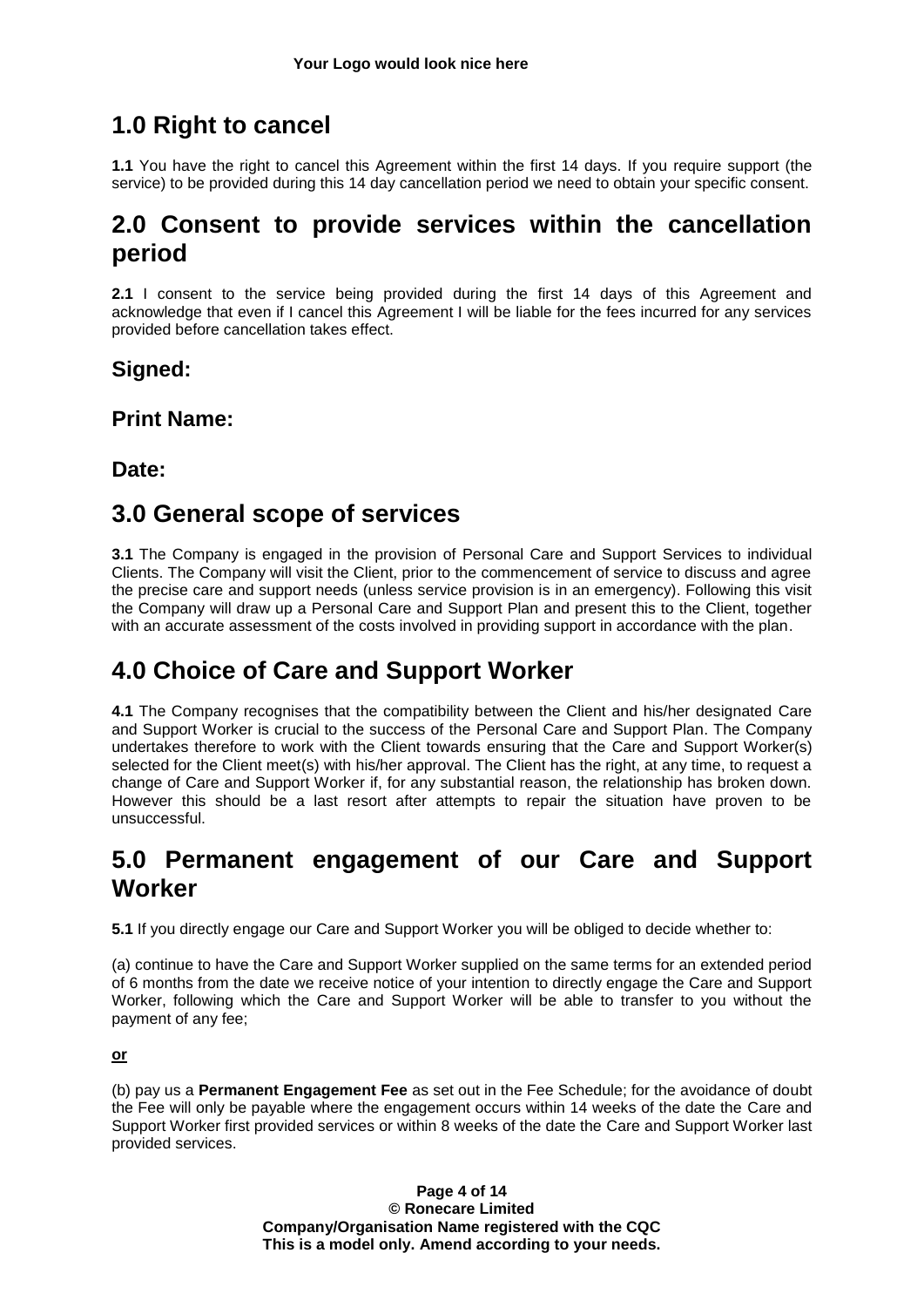**5.2** If you introduce a Care and Support Worker to another employer, or organisation similar to us which results in the engagement of that Care and Support Worker by the third party you will be required to pay an Introduction Fee to us as set out in the Fee Schedule. For the avoidance of doubt the Fee for the introduction of a Care and Support Worker to the third party will only be payable if an engagement takes place within 14 weeks of the date the Care and Support Worker first provided the services or within 8 weeks of the Care and Support Worker last providing the Services.

**5.3** If you engage a Care and Support Worker direct you may become responsible for paying employers' national insurance contributions and maintaining employers' liability insurance in respect of the Care and Support Worker.

### **6.0 Keyholding**

**6.1** The Company will make suitable and permanent arrangements with you for entering your premises. Where keys are held by the Company then you will be asked to complete a key transfer form and a receipt will be given. Where access codes are required, the Company commits to protect the integrity of this information at all times.

### **7.0 Supplies and/or equipment**

**7.1** The Company does not provide any supplies or equipment in connection with the support services which are to be undertaken. All supplies and equipment (including cleaning aids, detergents, electrical equipment etc) necessary for the satisfactory completion of tasks must be supplied by you. You will be advised by the Care and Support Worker when equipment is needed or supplies need to be replenished.

### **8.0 Quality of service**

**8.1** The Company aims at all times to deliver a quality service to the highest standards. Information from Clients is a vital part of the Company's Quality Assurance Programme and Clients (and possibly relatives or representatives) will be asked for feedback on the quality of service they have received, on a regular basis. The Company welcomes complaints and suggestions (as well as praise, if it deserved) as a means of accurately judging the quality of its services and identifying ways of improving Client satisfaction. Any complaint made by or on behalf of a Client will be investigated and dealt with under the Company's complaints procedure, a copy of which may be obtained from the Company.

### **9.0 The services we will provide to you**

**9.1** Our objective is always to consistently provide you with the care and support you need. As such our first task will be to undertake a thorough assessment of your current needs, involving a discussion with you, usually in your home, covering a number of issues, such as your current treatments, likes, dislikes, allergies, lifestyle preferences, goals, aspirations, your search for more independence, your health and safety, etc. We may also need to talk to others involved in your care and support, such as family members, or relevant social/healthcare professionals so that we can get a complete picture. Should we be required to commence services in an emergency we will undertake such an assessment within 2-7 days of commencement. If you are unable to fully express your preferences we will act in accordance with your best interests when making decisions on your behalf.

**9.2** After the assessment, we will provide the services which have been agreed with you, and which are laid down in what is called your "Personal Care and Support Plan."

As your needs may change over time, then the Plan may be modified to suit your revised needs. We will normally review the Plan after 2 - 4 weeks of the service starting, and at least annually thereafter.

You may request a review of the Plan at any time and we may review the Plan as your circumstances change. You will be provided with a copy of the Personal Care and Support Plan when our services begin, and you will also receive notice of any revisions to the Plan, either through an updated Personal Care and Support Plan, or a written statement of the modifications we have agreed with you.

> **Page 5 of 14 © Ronecare Limited Company/Organisation Name registered with the CQC This is a model only. Amend according to your needs.**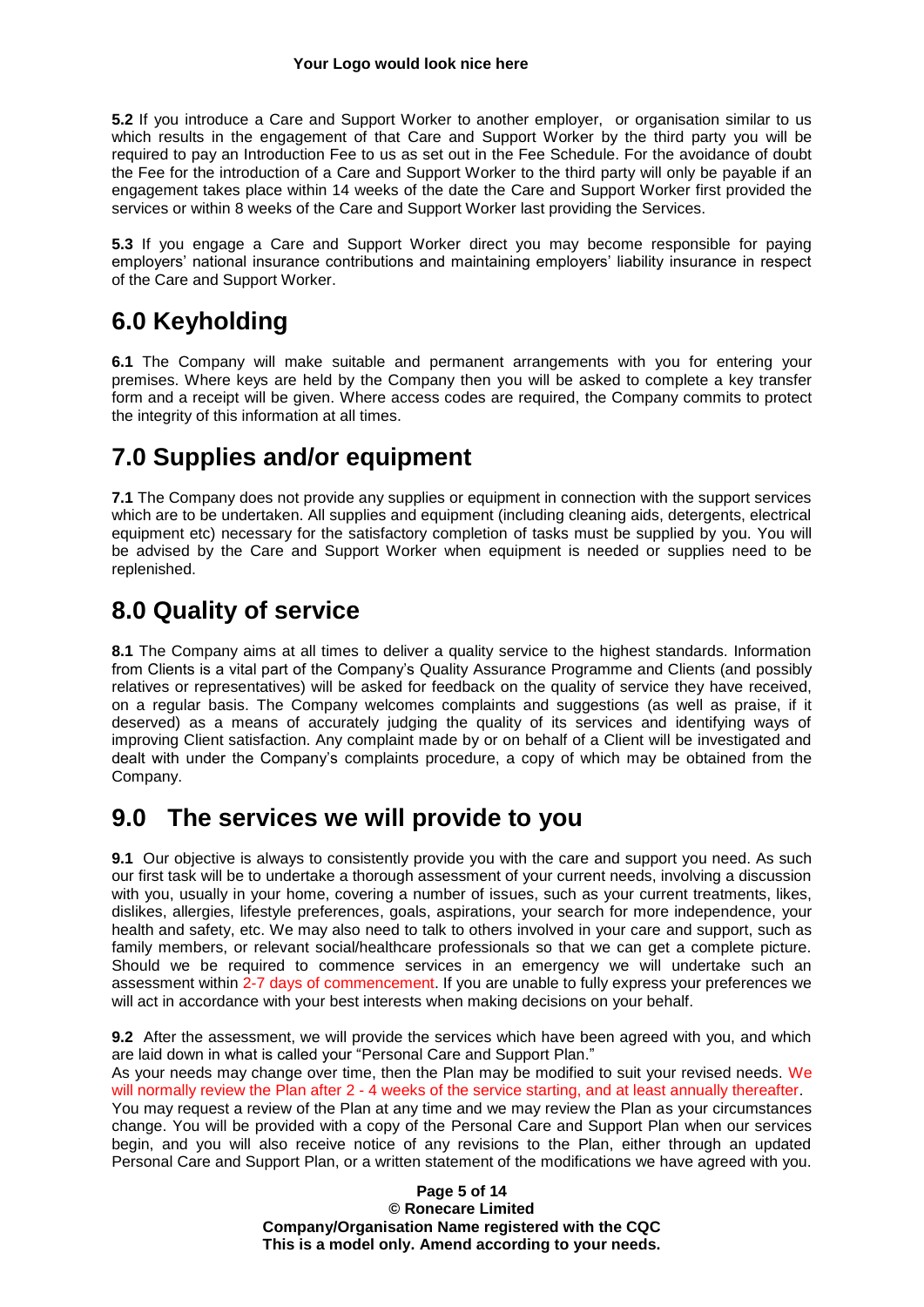Revisions to the Personal Care and Support Plan may result in some modification to the charges we make, either up, or down. In every case you will be given reasonable notice of any increase in our charges.

**9.3 We will treat you with dignity and respect, ensure your privacy and allow you as much autonomy, independence and involvement in your care and support as you wish, within appropriate safe boundaries.**

**9.4** If your needs change or increase to such a level which cannot be met by us, we will tell you without delay. We will try to make mutually acceptable alternative arrangements for you as quickly as possible.

### **10.0 Our charges**

**10.1 Assessment Fee**. We reserve the right to charge an initial one-off fee (listed in our Schedule of Fees) for the assessment we undertake prior to the completion of your Personal Care and Support Plan.

**10.2 Deposit**. At our discretion, we may ask you to pay a deposit (listed in our Schedule of Fees) in respect of the fees payable for our services. This deposit will be returned in the event that this Agreement is terminated in accordance with our Terms and Conditions. The deposit does not accrue interest.

**10.3 Time sheets.** You will be presented with a timesheet by each Care and Support Worker, each week, for signature, which confirms the hours worked, and the type of support provided. The time sheets are key documents, as they are the basis upon which the actual weekly charge is calculated. Part hours are rounded up to the nearest 15 minutes. Where timesheets are used to verify attendance we will ask that you sign the timesheet as an accurate record on every occasion a timesheet is presented to you. If you are assessed as unable to sign, then some other arrangements will be agreed with you and detailed in your Personal Care and Support Plan. If you feel that the timesheet details are inaccurate, you are asked to contact the Registered Manager prior to signature to discuss the matter and resolve any differences. Refusal to sign a timesheet does not remove your responsibility to pay fees.

**10.4 Invoicing and payment.** The fees payable by the Client reflect the type and frequency of care and support agreed in the Client's Personal Care and Support Plan together with any additional charges which have been agreed in writing. There is a minimum charge of one half hour each day. You will be notified of the fees to be paid by way of a weekly/monthly **(delete as applicable)** invoice. This invoice will contain details of any additional expenses which have been agreed with you beforehand.

**10.5** We request that you pay our fees within 14/21/28/30 **(delete as applicable)** days of the date of each invoice. The Company reserves the right to charge interest on outstanding fees. You will be advised of the amount of these fees before the commencement of our services to you, and the basis upon which these fees are calculated, which will normally be on the basis of time spent.

**10.6** You will be responsible for the payment of fees in respect of the services we provide to you, as described in your Personal Care and Support Plan. We retain the right to contract with a third party (such as a debt factoring company) to collect fees on our behalf.

**10.7** Where electronic call monitoring is used to verify attendance by the Care and Support Worker, then we ask that permission is given for the Care and Support Worker to use your landline phone upon arrival and departure. Calls made by the Care and Support Worker for this service are free. The Company will make separate arrangements in cases where a landline is not in existence.

The Care and Support Worker is not authorised to use your phone for any other purpose, except to call the emergency services. If you allow the Care and Support Worker to use your phone, then the Company will not be responsible for your call charges or rental.

> **Page 6 of 14 © Ronecare Limited Company/Organisation Name registered with the CQC This is a model only. Amend according to your needs.**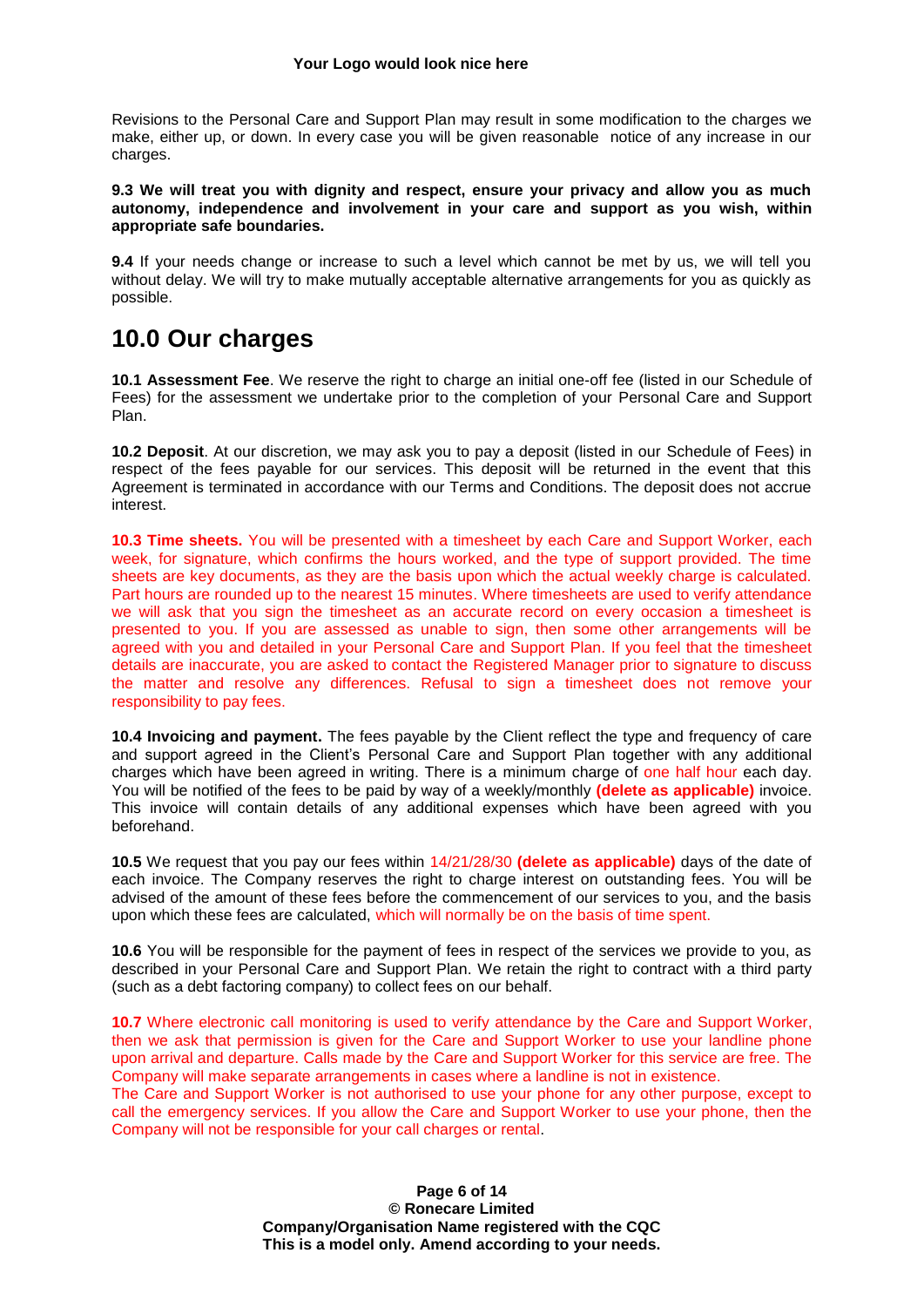#### **10.8 Action to be taken upon failure to pay Fees**

In the event that you have failed to pay the fees within 14/21/28/30 **(delete as applicable)** days of the date of each invoice we retain the right to:

- Suspend the service until payment has been made in full; and/or
- Set off any amount owing to us against the deposit you have paid; and/or
- Charge statutory interest on the amount owing, in accordance with permissible rules and guidelines. In such cases we will issue a new and revised invoice.

### **11.0 Review of Fees**

**11.1** We will review Fees:

**11.1.1** Annually, and at any other interval if:

**11.1.2** There is a change to the service we provide, resulting in modifications to the Personal Care and Support Plan;

**11.1.3** Where change is necessary owing to statutory, regulatory or safety requirements;

**11.1.4** Where the cost of providing the service increases.

**11.2** If the increase in fees is due to a modification in your agreed Personal Care and Support Plan, the fee increase will apply upon the introduction of the modification.

**11.3** In all other cases we will give you at least 2/3/4 **(delete as applicable)** weeks' notice of the introduction of the increase.

**11.4** If you do not accept any increase in Fees, then you may terminate the Agreement in accordance with clause 20.

### **12.0 The people who will care and provide support for you, and the quality of care and support you can expect to receive**

**12.1** Your Personal Care and Support Plan reflects your individual needs and we will always attempt to match those needs with the skills, experience, aptitudes and competencies of the Care and Support Workers we allocate to your care and support.

#### **12.2 Recruitment of Support staff and the protection of Clients**

We take great care to employ the most suitable people to look after you and give you support. This includes personal interview of applicants, reference checking and checks with the Disclosure and Barring Service (DBS). The DBS checks provide additional confirmation that the Care and Support Worker is not on, for example, the lists of workers who are barred from working with vulnerable people and/or children.

#### **12.3 Training and competence of Care and Support Workers**

We train our Care and Support Workers so that they can look after you properly. All of our Care and Support Workers are required to follow policies and procedures which will ensure the highest quality of service to you, and to protect your confidential information

> **Page 7 of 14 © Ronecare Limited Company/Organisation Name registered with the CQC This is a model only. Amend according to your needs.**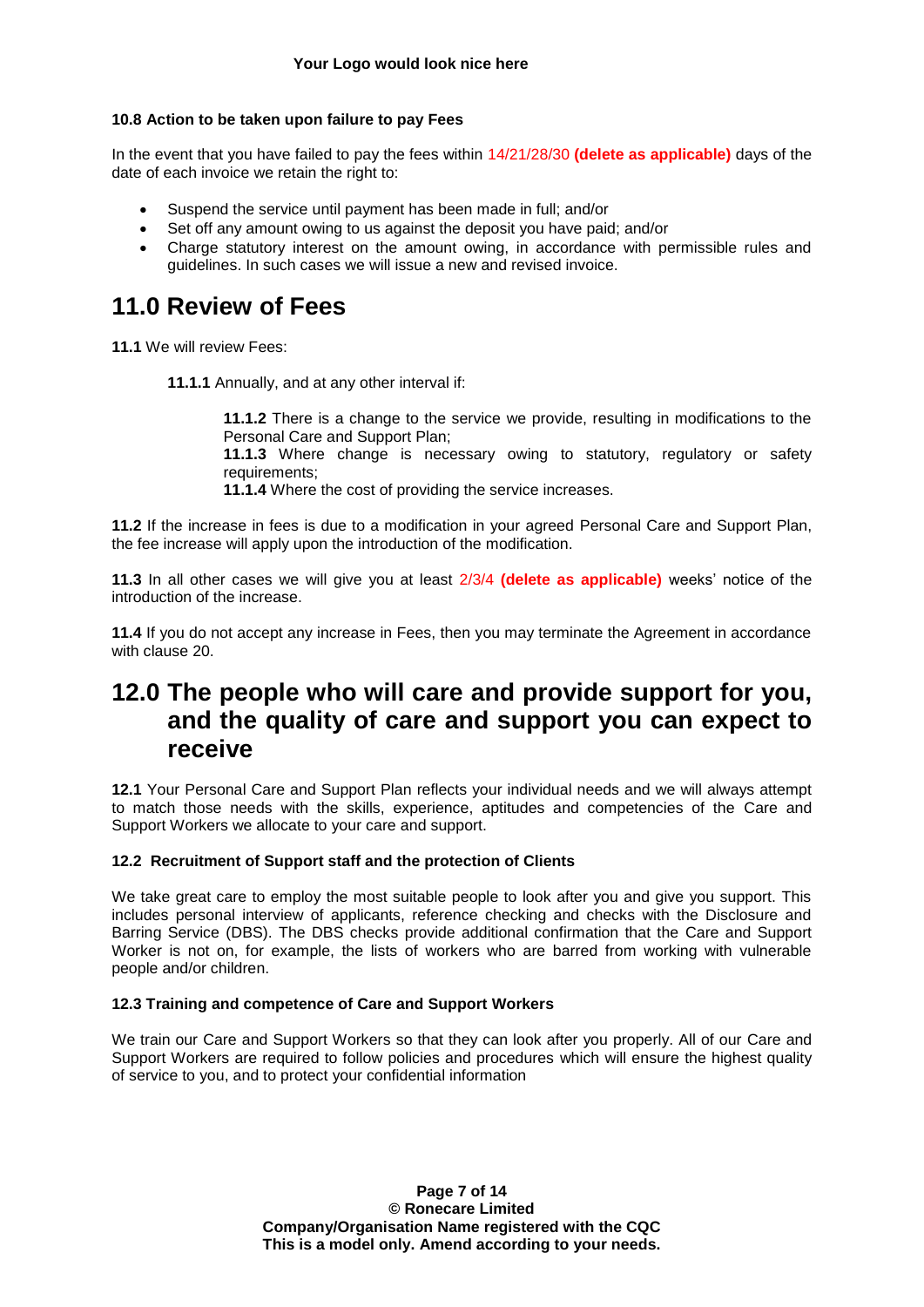#### **12.4 Continuity of support**

We recognise that support is best given when you and your Care and Support Worker have worked together for some time, and we will try to ensure that your Care and Support Worker is always the same person. Owing to holidays, sickness, etc. it may on occasion be necessary to provide you with an alternative but similarly experienced Care and Support Worker for a short period of time.

**12.5** We will aim to provide services to you at the agreed time. It may be necessary, however, on occasion, to vary that time, owing to having to deal with adverse weather conditions, staff illnesses etc. We will aim to give you as much advance notice as possible if these circumstances arise.

**12.6** If your Care and Support Worker does not turn up, or for any reason you are not satisfied with the standard of service, **please notify us without delay**, so that no time is lost in rectifying the situation to your satisfaction.

**12.7** Please note that our Care and Support Workers are not permitted to carry out any of the following:

**12.7.**1 Heavy lifting of any kind, including lifting or moving you without either the appropriate equipment or sufficient number of people;

**12.7.2** Household maintenance or DIY;

**12.7.3** Assisting you with your finances, unless we have agreed to do this, and it is written into your Personal Care and Support Plan;

**12.7.4** Administer medication, unless the Care and Support Worker has received adequate advance training;

**12.7.5** Bring other members of their family or friends into your home;

**12.7.6** Accept payment from you for services rendered.

### **13.0 Gifts and payments**

**13.1** All employees of the Company including the people who care and provide support for you directly (our Care and Support Workers) are not allowed to receive gifts or money from Clients, or to be a beneficiary in a Client's will.

### **14.0 Health and Safety**

**14.1** Prior to commencement of service the Company will undertake a health and safety assessment of your home in order to identify any specific hazards which may be present, and which may present a risk to the health, safety or welfare of the Company's staff. Where hazards are identified then a risk assessment will be completed and where necessary, advice given as to correction and maintenance. The Company will not permit staff to engage in any activity where a significant hazard is present, and the risk has not been eliminated or reduced to an acceptable level. In some instances this may require the service to be withheld or suspended.

**14.2** Your responsibilities include:

**15.2.1** Ensuring that your home is clean and free of risks and hazards;

**15.2.2** Maintaining a safe passage to and from your home:

**15.2.3** Providing suitable equipment to enable the Care and Support Worker to carry out their duties in a safe manner, such as appropriate aids for safe movement, lifting and handling, wheelchairs, and other mobility aids, domestic cleaning equipment etc. and ensuring that it is maintained in a safe condition at all times;

**15.2.4** Telling us about any infectious disease in the household;

**15.2.5** Telling us about anything which you think might pose a risk to our Care and Support Worker.

The Company will review the health and safety assessment at least annually, or whenever an accident or an untoward incident takes place.

> **Page 8 of 14 © Ronecare Limited Company/Organisation Name registered with the CQC This is a model only. Amend according to your needs.**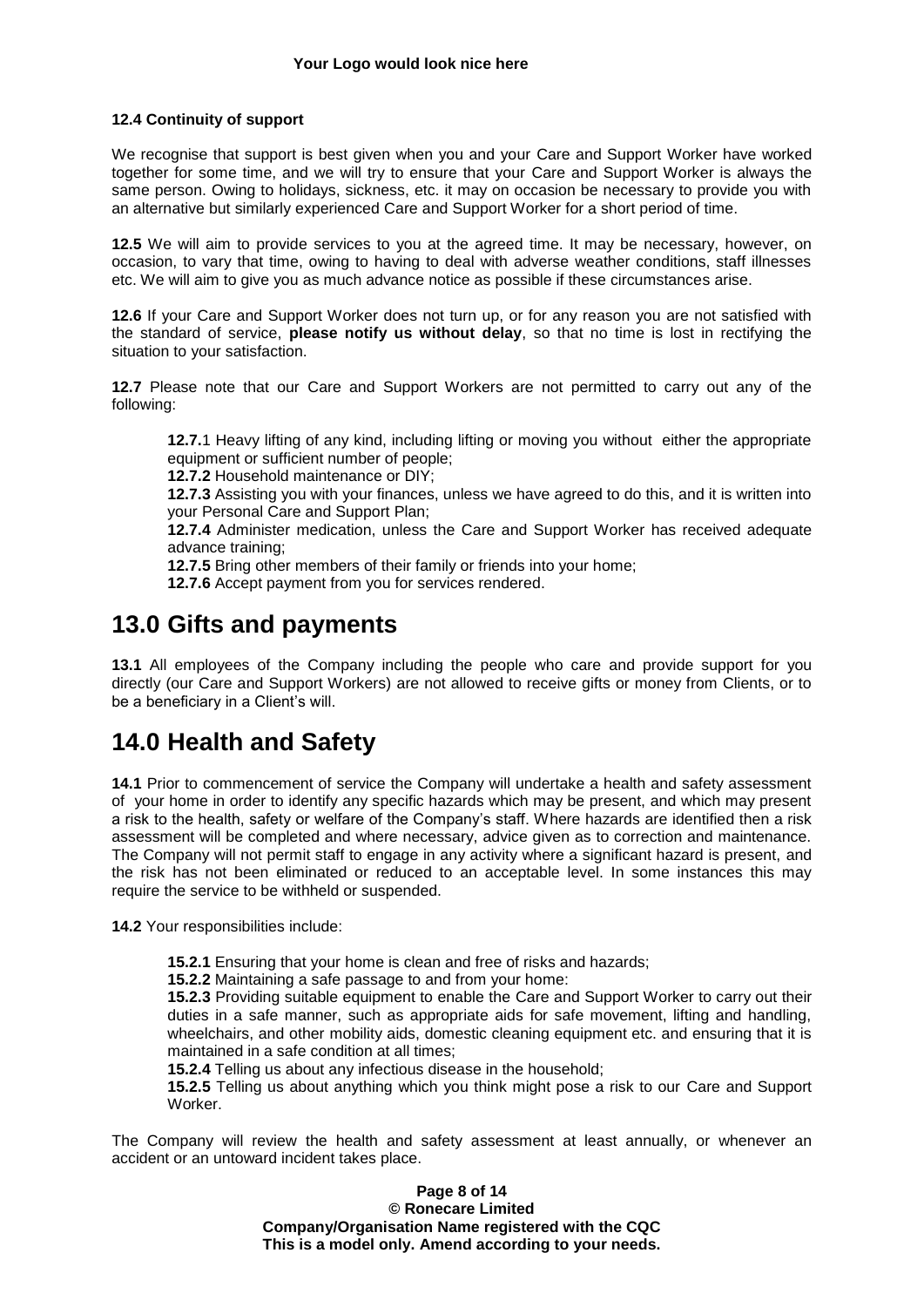### **15.0 Confidentiality**

**15.1** We will observe at all times the obligation we have to protect confidential information about you, and your care and support, and we will not disclose such information to any other person unless in our opinion such disclosure is in your best interest, is required in order to carry out the care and support plan we have agreed with you, or is required in law.

### **16.0 Records**

- 16.1 We are required to maintain current and accurate records of the care and support you receive. As such your Care and Support Worker will maintain a record of the care and support given upon each visit to your home, together with any other relevant information.
- 16.2 These records are our property, and unless agreed otherwise, will be kept in your home. We ask that you return these records either upon request, or at the conclusion of service. We will provide copies for you should you so wish.

### **17.0 Insurance and Liability**

**17.1** The Company has comprehensive insurance cover in respect of Employer's Liability and Public Liability.

**17.1** We accept no liability, howsoever caused, on behalf of ourselves, our servants, agents or contractors for any losses, costs, damages, claims or expenses in connection with our failure to provide our care and support services to you.

**17.2** Our liability to you shall be limited to the extent of our insurance cover in respect of the claim from time to time. Our current insurance cover for public liability insurance in respect of any one claim is  $£5$  million. Any consequences that arise out of the same act of default by us shall be treated as giving rise to only one claim.

**17.3** You agree that any additional household or public liability insurance is your responsibility.

**17.4** If you provide a vehicle to be used in connection with your support, you are required to ensure that the vehicle is appropriately insured, is in good condition, and is adequately maintained.

**17.5** For the avoidance of doubt our liability does not extend to cover damage to your vehicle(s) howsoever caused. We will not accept liability for any excess, loss, expenses, damage or delay arising from such damage. All costs must be covered by your motor insurance policy, or home insurance policy or paid by you personally.

**17.6** Nothing in this Agreement limits or excludes our liability for death or injury resulting from negligence or for any damage or liability incurred by you as a result of fraud or fraudulent misrepresentation.

**17.7** You are advised to note that you may be legally liable for any death, personal injury, loss or damage suffered by employees of the Company (or other persons) to the extent that it arises from matters under your control and/or the responsibility, for example:

- The condition of your home:
- Any equipment provided by you for use by the employees of the Company;
- Any failure to disclose known risks to heath and safety.

**Page 9 of 14 © Ronecare Limited Company/Organisation Name registered with the CQC This is a model only. Amend according to your needs.**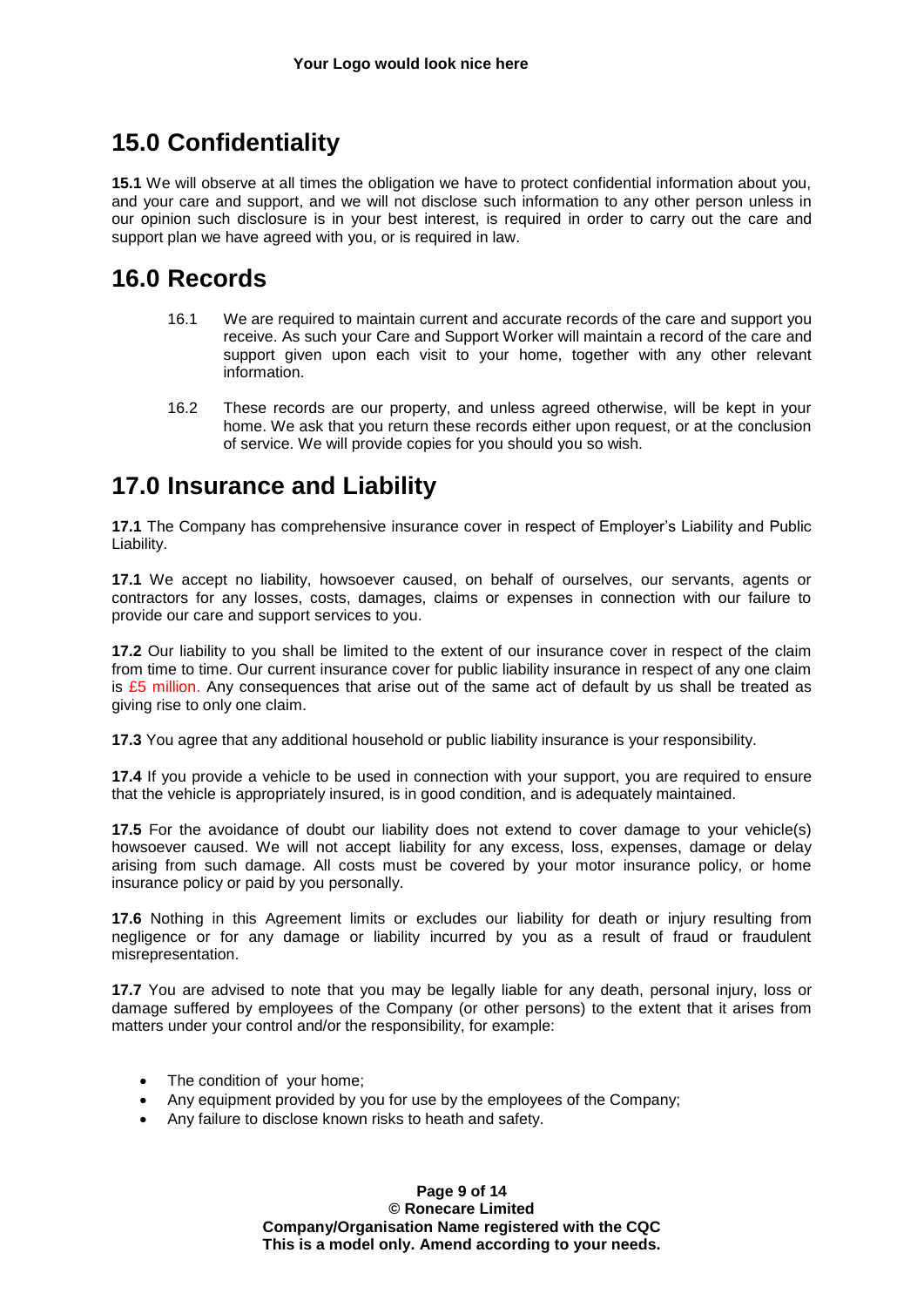**17.8** As liability could, in the event of injury, death etc result in substantial claims being made against you, **you are strongly advised** to ensure that you hold adequate insurance in respect of such matters.

#### **18.0 Withdrawal of Service**

**18.1** The Company may refuse to provide services where, in its opinion, the pattern and/or type of support requested is inappropriate to, or conflicts with, your needs or where the Company believes that it is not competent to deliver the support to the standards required. Once started, the Company may withdraw the support provided (either on a permanent or a temporary basis) in situations, for example, where:

- a) The health and safety of the Care and Support Worker is seriously at risk;
- b) The Care and Support Worker has received threats of violence;
- c) The Care and Support Worker has received any form of abuse;
- d) The pattern and/or type of care and support requested is inappropriate to your needs;
- e) You persistently object to Care and Support Workers assigned to deliver the services, such that the Company has serious difficulty in meeting your needs;
- f) You seek to unlawfully discriminate against Care and Support Workers supplied by the Company;
- g) You repeatedly fail to pay fees within 7 days of their due date, or if any charges remain unpaid for more than 12 weeks.

**18.2** The Company will endeavour to provide at least one week's notice to you of withdrawal of service although in certain situations, for example where the health and safety of either you or the Care and Support Worker is at risk, withdrawal may be immediate. If withdrawal of service is not permanent, you will be advised of the conditions which must be met in order to permit the resumption of service.

**18.3** Smoking (in any form) is a recognised health hazard and we request that you, or anyone else in your home, do not smoke when our Care and Support Worker is present. If you do smoke when the Care and Support Worker is present, then they will be obliged to leave the home.

### **19.0 Complaints and feedback**

**19.1** We aim to provide an excellent service at all times, and if we fall short in this regard, we ask you to tell us, and hopefully we can put the matter right in an informal manner. You can do this by talking to your Care and Support Worker, or the Registered Manager, or someone could tell us on your behalf. If your issue is more serious and you wish to make a formal complaint, then this should be in writing, using our complaints procedure. More information can be obtained from the Registered Manager.

**19.2** We don't wait for complaints to see how we can improve on what we do, so we ask our Clients on a regular basis for feedback about our service. This may be done either through a short interview with one of our staff, or by you completing a customer satisfaction survey. We hope that you will cooperate with these efforts which are designed simply to see how we can best improve our services to Clients generally.

**19.3** On occasion we may want to monitor the quality of service directly by observing the Care and Support Worker at work. We will seek your consent, and try to give you as much warning as possible. We hope that you can co-operate with us in this regard.

### **20.0 Cancellation and Termination**

**20.1** You can cancel the service at any time (and for any reason) within 7 days of signing this agreement by giving us notice in writing.

> **Page 10 of 14 © Ronecare Limited Company/Organisation Name registered with the CQC This is a model only. Amend according to your needs.**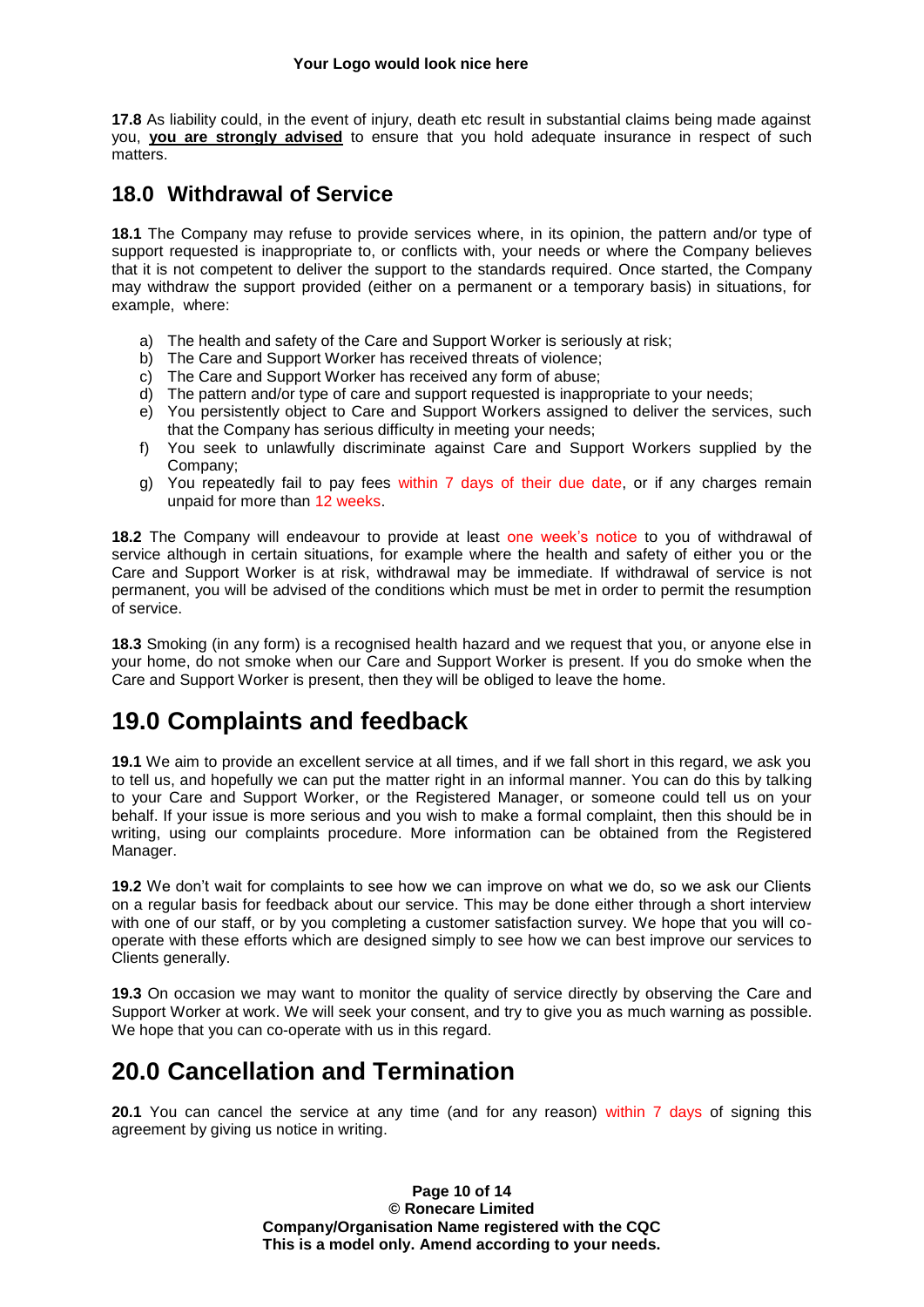**20.2** In all other cases you must give us at least 14 days' notice in writing if you no longer require the service or want to suspend the service for a period of time. If you give less than 14 days' notice we reserve the right to charge a cancellation fee or a Service Suspension Fee as set out in the Fee Schedule. If you suspend the service we cannot guarantee to provide the same Care and Support Worker upon resumption of the service.

**20.3** In the event that you wish to cancel an individual assignment you must give us at least 24 hours' notice otherwise you will be charged for the assignment in full. If cancellation is because you have been admitted to hospital, fees will be chargeable, but only in relation to the time we were due to provide the Service on the day you were admitted to hospital.

**20.4** We may terminate this Agreement:

**21.4.1** By giving 14 days' written notice for any reason; or **21.4.2** After giving 14 days' written notice that you have failed to pay our Fees; or **21.4.3** After giving 14 days' written notice that we are unable to meet your needs; **21.4.4** This Agreement will terminate immediately in the event of your death and (for the avoidance of doubt) your estate will remain responsible for paying any and all outstanding fees

### **21.0 Third Party Rights**

**21.1** No party who is not a party to this Agreement is to have any right pursuant to the Contracts (Rights of Third Parties) Act 1999 to benefit from, or to enforce any provision of this Agreement and the parties to this Agreement may agree to cancel or vary the whole of any part of this Agreement without being required to seek or obtain the consent of any third party.

### **22.0 Events beyond our control**

**22.1** We will not accept any liability for any delay or failure to perform the services under this Agreement caused by events beyond our control.

### **23.0 Assignment**

**23.1** We may transfer, assign, charge or deal in any other manner with all or any of our rights under this Agreement or may sub-contract any or all of our obligations under it.

### **24.0 General**

**24.1** We may vary these terms and conditions in writing by giving you and/or your representative at least 2 weeks' notice. If you do not agree to the variation you may terminate this Agreement in accordance with clause 20.

**24.2** If any provision of this Agreement is found by a court or other competent authority to be invalid or unenforceable that shall not affect the validity of the remainder of the Agreement.

**24.3** The Agreement, the associated terms and conditions and the Personal Care and Support Plan constitute all the terms and conditions between you and us (subject to the variations allowed by those Terms and Conditions) and is made to supersede all previous agreements relating to your care and support.

**24.4** You acknowledge that you have not been induced to enter into this Agreement by any representation or promise that the Agreement does not expressly contain.

**24.5** Any notice required to be given by us under the Agreement shall be in writing and shall be delivered personally or sent by pre-paid first-class post, recorded delivery or by courier.

> **Page 11 of 14 © Ronecare Limited Company/Organisation Name registered with the CQC This is a model only. Amend according to your needs.**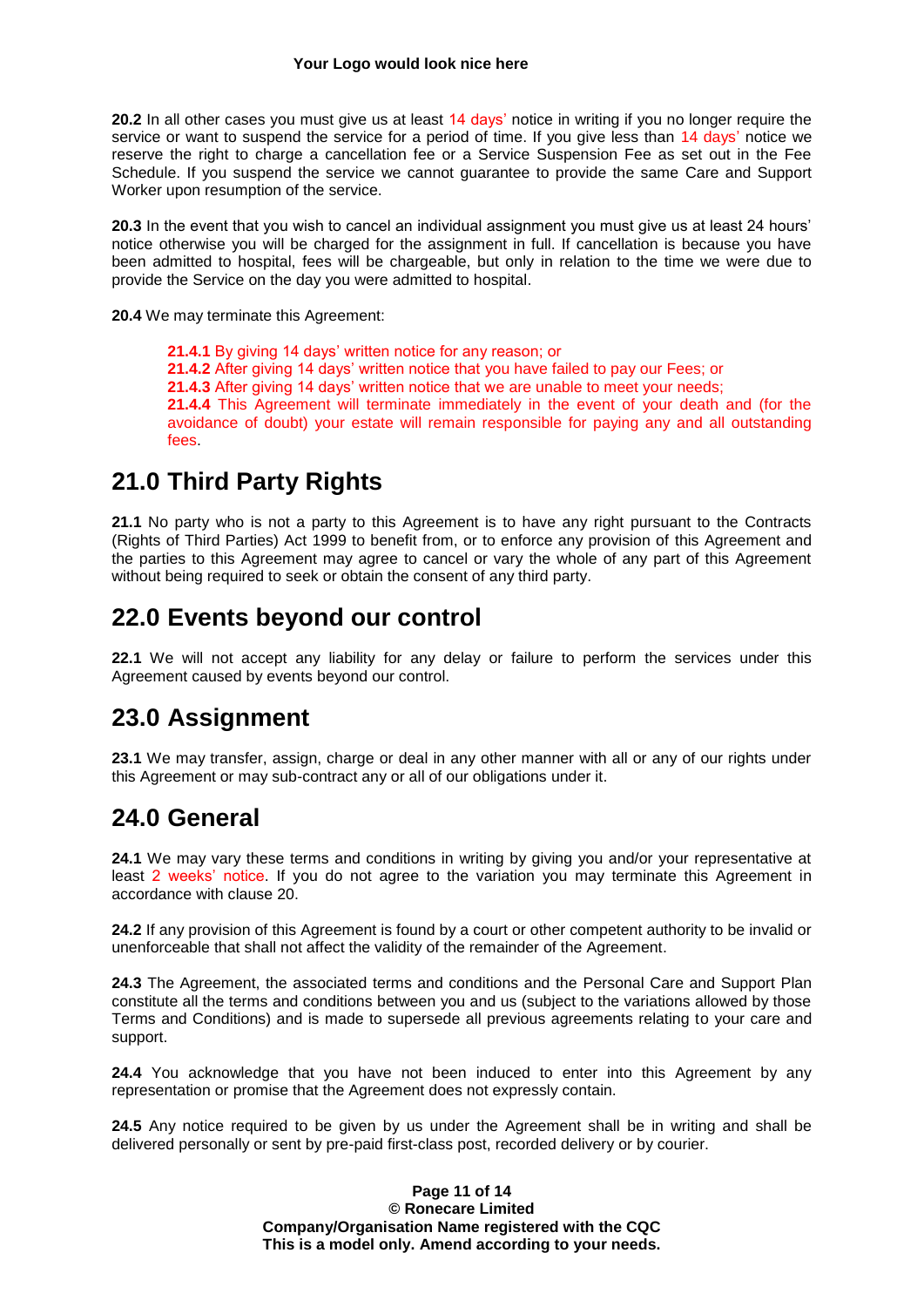**24.6** This Agreement shall be construed in accordance with the laws of England and Wales and shall be subject to exclusive jurisdiction of the Courts of England and Wales.

### **25.0 Breach of Contract**

**25.1** Neither the Company nor the Client shall be liable for breaching the contract where there is any delay, or failure to perform any obligations which is caused by any factor beyond their reasonable control. If the Company does not take steps under the contract, where it was entitled to, the fact that it has not taken those steps does not mean that the Company has waived its rights under this contract, or in general law and the same apples to the Client.

### **26.0 Enforcement**

**26.1** If any part of this contract is found by a court or similar to be invalid, or unenforceable that shall not affect the other parts of the contract which shall continue to have effect. This contract will be governed by the English Law and the English Courts.

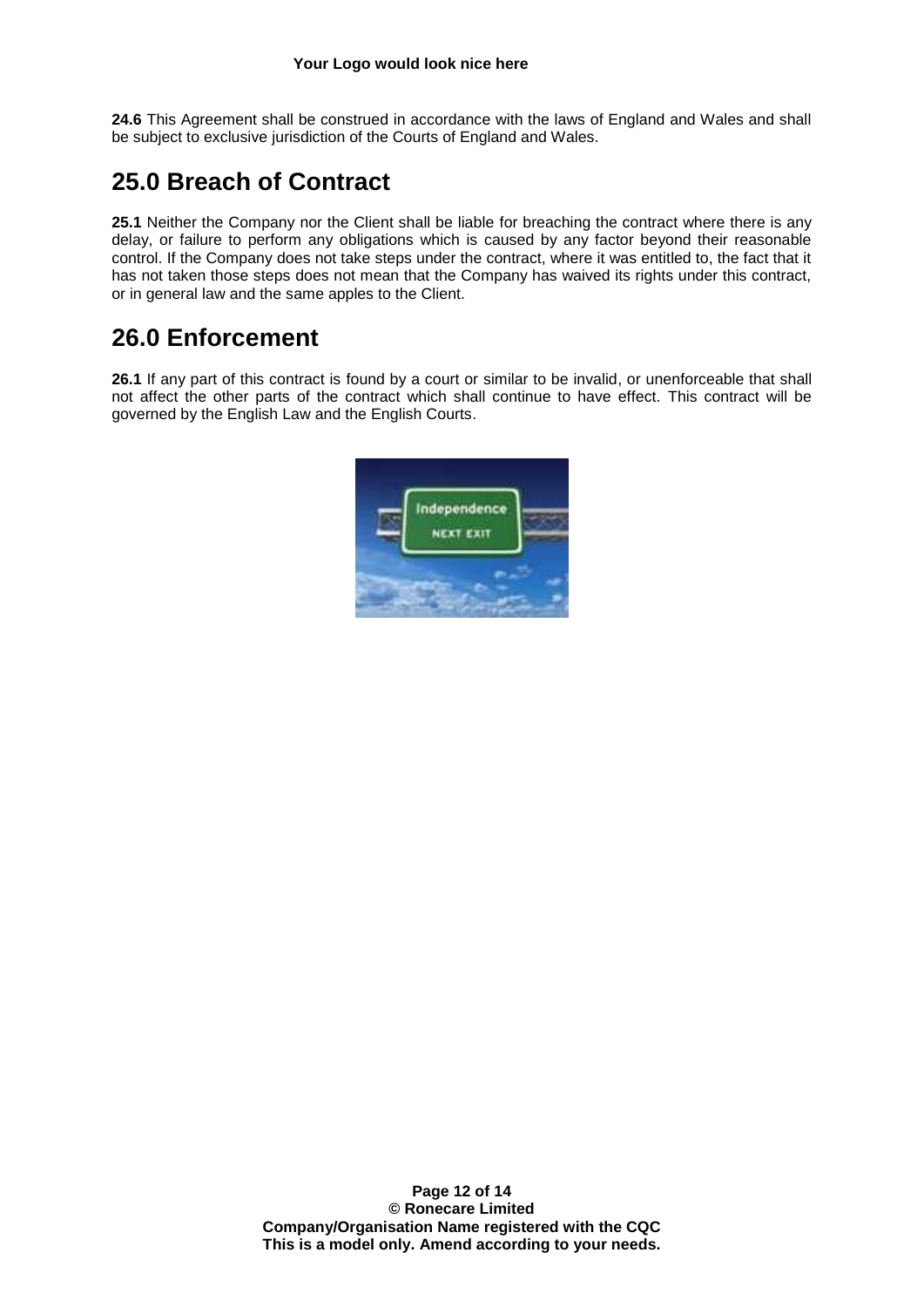### **Schedule of Fees (All Fees are subject to review at any time)**

**£ Per Hour**

**Personal Support Domestic Support £ Per Hour**

**Weekday** – Monday to Friday (8 am to 8 pm)

**Week Night** – Monday to Friday (8 pm to 8 am)

**Weekend** - Saturday and Sunday Day (8 am to 8 pm)

**Weekend** – Saturday and Sunday Night (8 pm to 8 am)

**Bank or Public Holiday** Day (8 am to 8 pm)

**Bank or Public Holiday** Night (8 pm to 8 am)

**Notes:**

**VAT - In general, welfare services are exempt from VAT. (You should confirm your VAT position with a professional adviser).**

**Minimum Charge:** A minimum charge of (one/one half/one quarter) hour applies (Please add the detail)

**Travel Expenses**: £0.25 per mile

**Night "sleep-in" service:** Inclusive charge: £80

**Charges based upon time periods** will be rounded up to the nearest 15 minutes

**Live-in Service (provide detail)**

**Deposit: (provide detail)**

**Initial Assessment Fee: £ (provide detail)**

**Permanent Engagement Fee:** In accordance with clause 5 of this Agreement, if you employ or engage the Care and Support Worker directly, we reserve the right to charge you a reasonable fee to cover our costs in recruiting and training an alternative Care and Support Worker which shall be a minimum of  $£1,000$ ; alternatively you must hire the Care and Support Worker under the same terms for a further 6 months following you giving notice to us.

**Introduction Fee:** In accordance with clause 5 of this Agreement, if you introduce the Care and Support Worker to a third party which results in their employment or engagement, we reserve the right to charge a fee which shall be a minimum of £1,000.

**Cancellation Fee:** The cost of the scheduled assignment.

**Service Suspension Fee:** 50% of the applicable daily rate stated in the Fee Schedule.

#### **(Note: Rates mentioned above are purely an illustration. You must decide your own fee structure)**

**Page 13 of 14 © Ronecare Limited Company/Organisation Name registered with the CQC This is a model only. Amend according to your needs.**